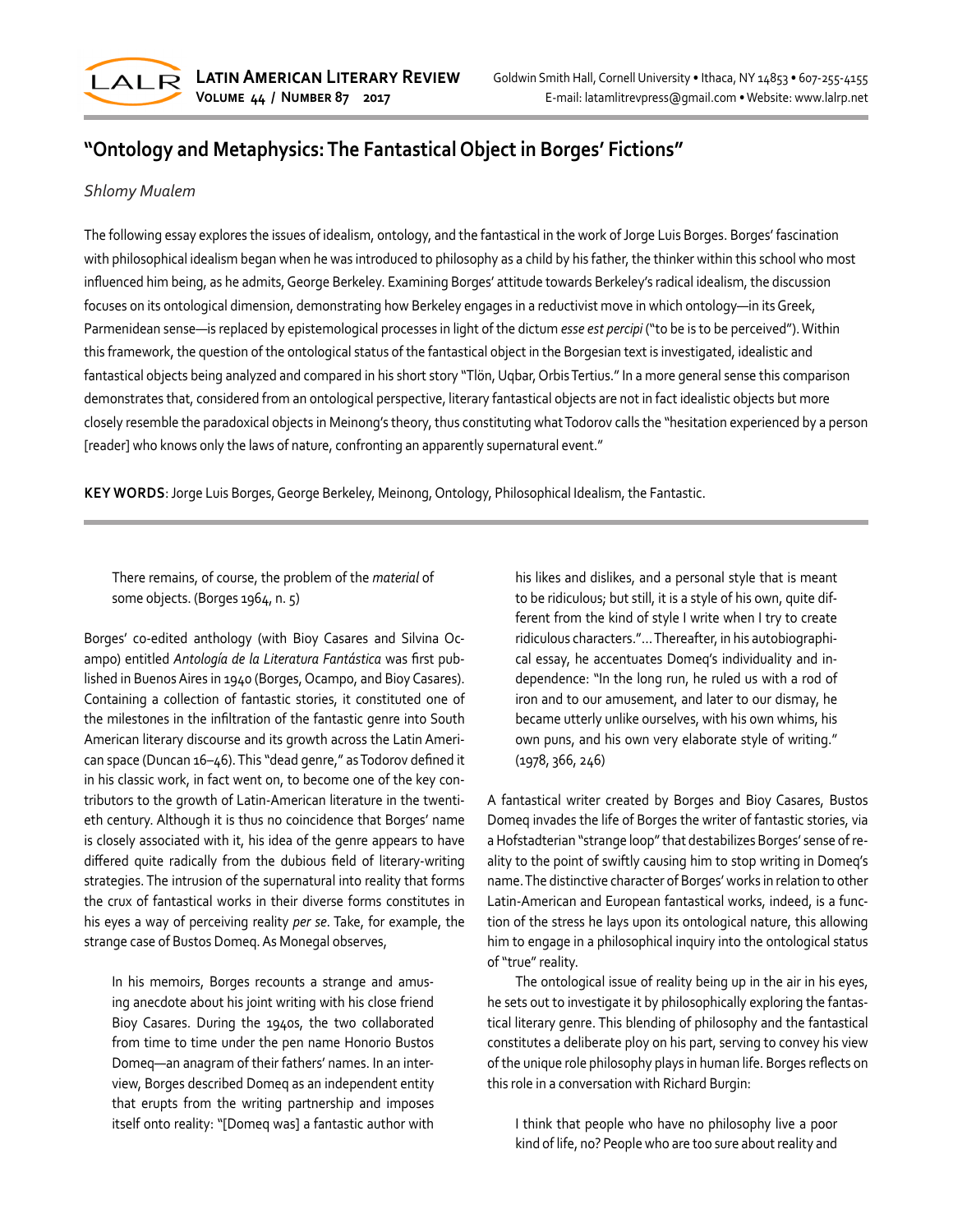about themselves. I think philosophy helps you to live… I think that philosophy may give the world a kind of hazi‐ ness, but that haziness is all to the good… So that, in a sense, philosophy dissolves reality, but as reality is not always too pleasant, you will be helped by that dissolu‐ tion. (142–143)

In his groundbreaking work on the subject, Todorov defines the fantastic as the "hesitation experienced by a person who knows only the laws of nature, confronting an apparently supernatural event" (25). In other words, readers approach texts expecting them to conform to the reality with which they are familiar. When faced with something that appears impossible in that context, they are forced to question their own perception of the reality of the "real." This "hesitation" is produced by four structural factors: a) the reader must assume that the figures live in a world similar to her own, recognizing it as realistic; b) he or she must choose between adopt‐ ing a natural or "supernatural" explanation of the events that oc‐ cur within it; c) he or she must dismiss symbolic or poetic license as accounting for the supernaturalism, agreeing to adopt a "hesi‐ tant" approach to the implausibilities in the plot. The acceptance of "natural" explanations lead to the text's classification as "uncanny," admission of "supernatural" explanations prompting its categori‐ zation as "marvelous"—only sustained hesitation preserving the fantastical effect; and d) he or she may identify with the figures in the text who experience the same sense of uncertainty.<sup>1</sup> According to Todorov, the fantastic thus occurs when an inexplicable incident violently interposes itself onto reality, demanding the reader's at‐ tention and restless hesitation.

While Todorov focuses on the linguistic and narrative mecha‐ nisms that preserve this textual construct, Borges characteristically develops the philosophical dimension of the issue, addressing the ontological aspect of the fantastical invasion—namely, its impact on the fundamental substratum of reality. This philosophical develop‐ ment of the fantastical finds expression in Borges' literary works in two forms. Firstly, he creates a supernatural construct that departs from the basic laws of reality—such as two parallel time frames (as in "The Other Death," in which Pedro Damian's fall in battle is both by decapitation as a coward and a hero's death) or the freezing of a moment in time for the duration of a year (as in "The Secret Miracle"). More rarely, he introduces a fantastical object whose ex‐ istence is logically or physically impossible into a rational depiction of reality. Thus, for example, the Aleph that Borges-the-protagonist sees in Daneri's cellar is a "small iridescent sphere of almost unbear‐ able brilliance. At first I thought it was revolving; then I realized that this movement was an illusion created by the dizzying world it bounded. The Aleph's diameter was probably little more than an inch, but all space was there, actual and undiminished."2 Similar ob‐ jects are the Book of Sand, which contains infinite number of pages, Shakespeare's memory that passes from one person to another and Odin's one-dimensional disk. These fantastical objects typically

prompt the protagonists to reflect on their nature and form of ex‐ istence, this contemplation (ex)posing the full weight of the ontological question of their relation to real existence and heightening the ontological haziness that threatens to dissolve reality (to use Borges' words), created by the invasion of the supernatural.

For our present purposes, the fantastical object is of central importance for two reasons. Firstly, it constitutes a crossroads in‐ tersecting diverse aspects of Borges' texts: philosophy (the issue of the essential nature of reality), literary representation (the nature and scope of the depiction of objects in the text), the boundaries of language (how can a supernatural object be described?), and poet‐ ics (the narrative devices that create the fantastical text). Secondly, it allows us to examine Borges' unique contribution to the develop‐ ment of the philosophical aspects of the fantastical literary genre and elucidate the way in which he treats the ancient ontological question that has preoccupied philosophical minds since the days of Parmenides—the reality of the real. As I hope to show below, his discussion of the reciprocal relations between ontology, philoso‐ phy, and literature may add a significant and unique contribution to more general debates within literary theory, in particular those pertaining to the ontological status of literary fiction.<sup>3</sup>

One of the most prominent texts in which Borges directly ad‐ dresses the ontological status of the fantastical object is the oddlynamed story "Tlön, Uqbar, Orbis Tertius" (1964, 3–18).<sup>4</sup> Since its initial publication, this has become one of the flagships of Borges' literary oeuvre in particular and the fantastical genre in general. An ontological clash between three types of objects—the physicalmaterialistic, the idealistic, and the fantastical—lying at its heart, it serves as a perfect example for our present ontological-literary discussion.

First published in *SUR* in 1940, "Tlön, Uqbar, Orbis Tertius" (henceforth "Tlön") was also included in the *Antología de la Literatura Fantástica*, subsequently also making its way into his magnum opus *Ficciones*. In the prologue to the latter, Borges observes:

The composition of vast books is a laborious and impov‐ erishing extravagance. To go on for five hundred pages developing an idea whose perfect oral exposition is pos‐ sible in a few minutes! A better course of procedure is to pretend that these books already exist, and then to offer a résumé, a commentary.… More reasonable, more in‐ ept, more indolent, I have preferred to write notes upon imaginary books. Such are "Tlön, Uqbar, Orbis Tertius," "An Examination of the Work of Herbert Quain," "The Ap‐ proach to Al-Mu'tasim" (1962, 15–16)

"Tlön" is thus a short story belonging to the "fictional essay" genre Borges favoured so much that it constitutes one of the hall‐ marks of his oeuvre. Blending a theoretical-essay style with fic‐ tion—or, in more general terms, the language of Logos and the texture of myth: what Genette [1997] would identify as a blurring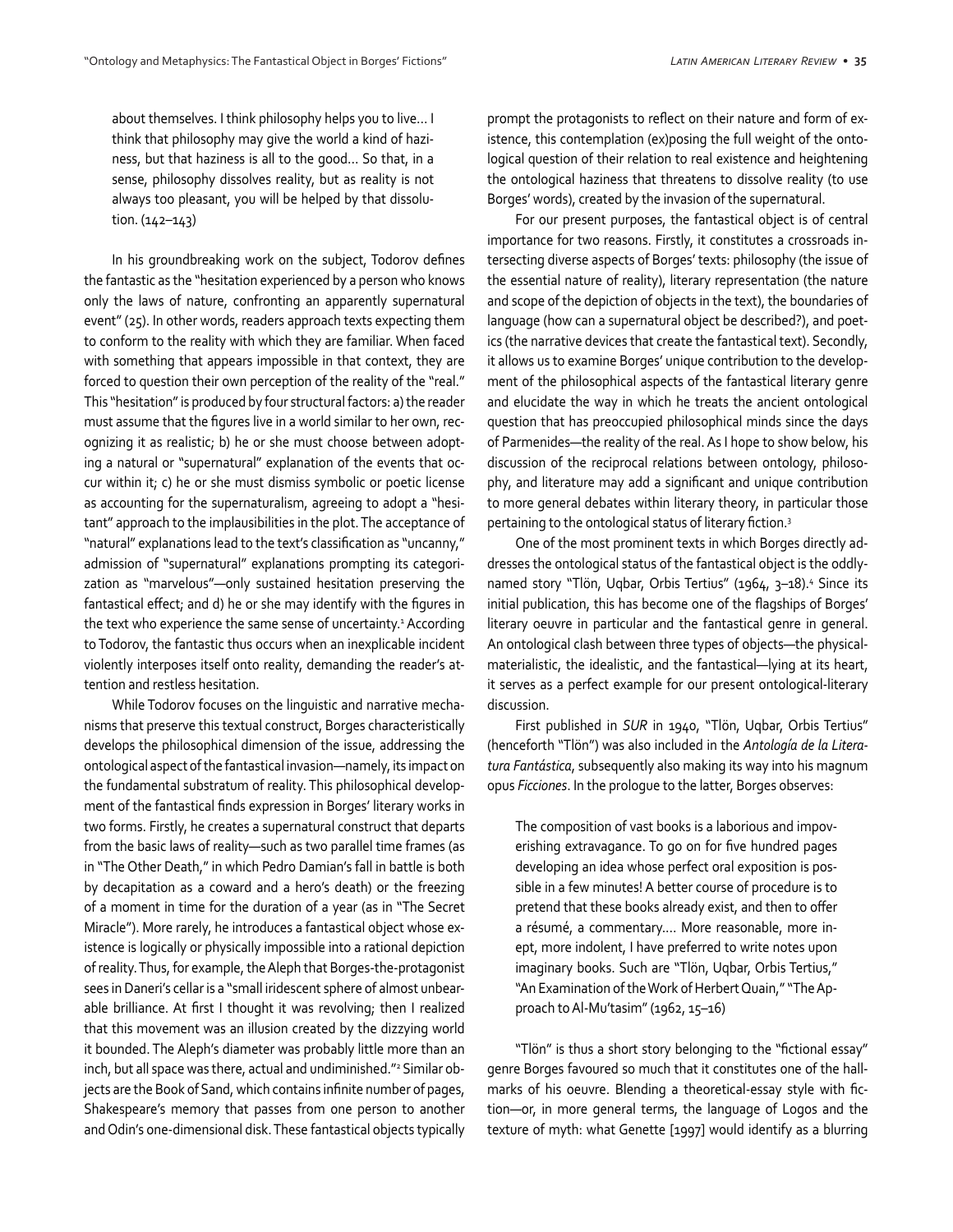of the border between the hypertext (a text that relates to another text) and the hypotext (the original text). More accurately, it is a hy‐ pertext that relates to an imaginary hypotext). This type of writing presaging the content of the story—the idea to publish a systematic encyclopedia about a fictitious planet—it constitutes an exemplary case of a perfect match between form and content, the fictional es‐ say genre and completely original storyline.<sup>5</sup>

The plot goes as follows. During a discussion of writing firstperson narratives, Borges and Bioy Casares feel the pernicious presence of a mirror, causing the latter to recall a reference in *The Anglo-American Cyclopaedia* to the fact that "one of the heresiarchs of Uqbar had declared that mirrors and copulation are abominable, because they increase the number or men" (1). Upon investigation, the said passage transpires not to exist in any of the volumes of the encyclopedia to which the two men have access. Bioy then brings the forty-sixth volume from his home—identical to that owned by the protagonist with the single exception that it possesses 917 pages rather than 921. The four extra pages deal with the entry "Uqbar"—a strip of land in Iraq or Asia Minor that does not actually exist. Thereafter, in the eleventh volume of the *First Encyclopaedia of Tlön* which Borges accidently discovers, the entry "Uqbar"—this brief description of the non-existent territory that appeared in a pi‐ rate edition of the *Cyclopaedia*—is replaced by a

vast methodical fragment of an unknown planet's entire history, with its architecture and its playing cards, with the dread of its mythologies and the murmur of its lan‐ guages, with its emperors and its seas, with its minerals and its birds and its fish, with its algebra and its fire, with its theological and metaphysical controversy. And all of it articulated, coherent, with no visible doctrinal intent or tone of parody. (5)

This unknown planet is Tlön. Although this volume contains allu‐ sions to those that precede and follow it, these are not found. The postscript, written in 1947, resolves the conundrum of Tlön, being based on a manuscript accidently discovered in 1941.

It transpires that at the beginning of the seventeenth cen‐ tury a "secret and benevolent society arose to invent a country." Sometime later, its members realized that one generation would be insufficient for the systematic construction of a complete land, thus deciding that each would choose a disciple as his successor. Around 1824 in Memphis, TN, one of the members enlisted the "as‐ cetic millionaire Ezra Buckley" to their cause. Expanding its aims, he suggested inventing a whole planet and publishing a methodi‐ cal encyclopedia about it. One hundred and twenty years later, an investigative journalist chanced upon the forty volumes of the *First Encyclopedia of Tlön*—the emended version of the imaginary world called "Orbis Tertius" (Latin: Third World)—in one of the town's li‐ braries. This discovery has horrific consequences, the contact with Tlön and accommodation to its lifestyle causing the world to col‐

lapse: "Enchanted by its rigor, humanity forgets over and again that it is a rigor of chess masters, not of angels" (16).

The admixture of reality and imagination pervades all the strata of the story. It is the "true" detective tale of a fictional text (encyclopedia); a secret association invents an imaginary planet that in turn invades and destroys reality. This multilayered blending heightens and sharpens the fantastical effect, the reader "hesitating" between the natural explanation—the detective plot that re‐ volves around the activities of the secret and benevolent society and supernatural explanation of the presence of Tlön in reality. In fact, the roots of this commingling lie in the ontological features of certain objects in the tale.

Significantly, the story is divided into three parts. Although at first glance, this portioning is arbitrary, closer inspection reveals that the three segments represent three types of objects, each pos‐ sessing a different ontological status. In this manner, the first part relates to the materialistic, seemingly-actual objects of Uqbar, the second to the idealistic objects of Tlön, and the postscript to fantastical objects. As a whole, the tale thus presents us with an ontologi‐ cal hierarchy of three kinds of objects that elucidates the status of the third—the fantastical. Let us closely survey this strange onto‐ logical hierarchy.

A fictitious strip of land in Iraq or Asia Minor, Uqbar is described in four modest pages at the end of the forty-sixth volume of several pirate editions of the *Anglo-American Cyclopedia*. According to the protagonist, the entry is "very plausible, quite in keeping with the general tone of the work" (2). On a re-reading, however, "we dis‐ covered beneath its rigorous prose a fundamental vagueness," its borders being determined by "nebulous references points"—rivers, craters, and mountain ranges—and only fourteen of the toponyms being familiar. While some exist in reality and others do not, how‐ ever, they are all physical objects that are possible entities in the world of fact. Uqbar is thus a pseudo-scientific representation of a fictitious strip of land, the existence of the objects within it being subject to the principle of verification employed by logical positivists or Popper's rule of falsifiability. The presence of an imaginary piece of land in an encyclopedia seems to be no more than a prank or intellectual amusement, subordinated to a materialistic-positiv‐ ist philosophic approach that identifies truth with the existence of raw material facts.

At this point, however, Borges inserts an aside that heralds the story's ontological development. One of the bibliographical refer‐ ences that appears at the end of the entry is to a 1641 work by Ger‐ man theologian named Johannes Valentinus Andrea, who "in the early seventeenth-century, described the imaginary community of Rosae Crucis—a community that others founded later, in imitation of what he had prefigured" (3). This ontological shift between the fictional and the real, which defies the materialist-positivist view, applies to certain objects on Tlön.

The eleventh volume of the *First Encyclopedia of Tlön* forms an elaborate and methodical depiction of an unknown planet: "At first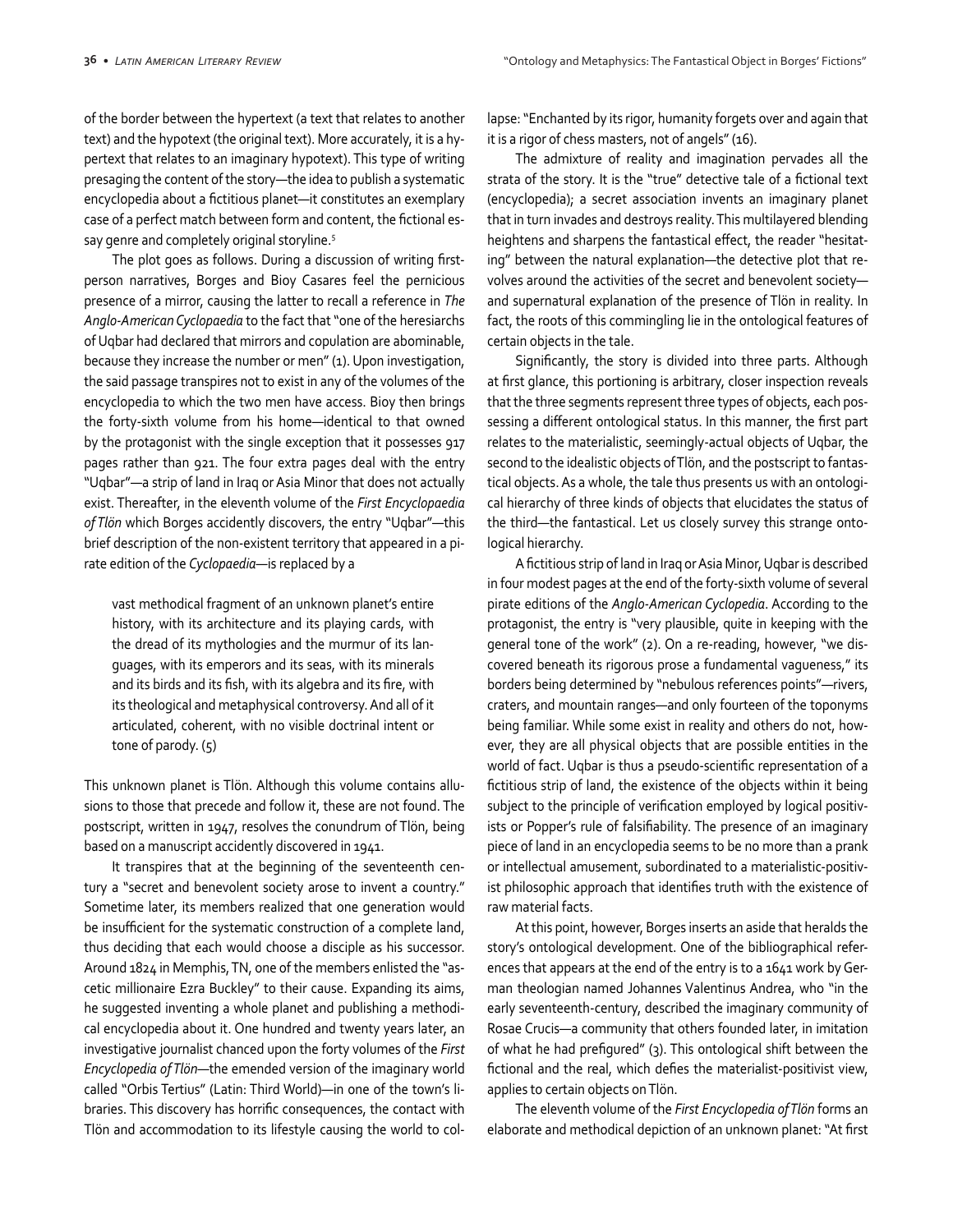it was believed that Tlön was a mere chaos, and irresponsible license of the imagination; now it is known that it is a cosmos and that the intimate laws which govern it have been formulated, at least provisionally" (6). Tlön differs fundamentally and essentially from Uqbar. While Uqbar is merely a strip of land in the known world, Tlön is the initial step towards the invention of a whole planet, an entirely sep‐ arate realm from our existence. As we shall see below, Borges ob‐ serves that this project is attributed to an "ascetic millionaire Ezra Buckley"—an "obscure man of genius" who directed the work of the "secret society." Informed by one of the members of the plans for the invention of this country, Buckley derides its modest propor‐ tions, suggesting that they be expanded to the documentation of a whole planet in a systematic encyclopedia.

Borges draws a direct line here between the idealist philoso‐ pher George Berkeley—a seventeenth-century member of the soci‐ ety—and Ezra Buckley, who launches the project in the eighteenth century. He also highlights the latter's radical atheism, which forms a perfectly symmetrical counterpart to the (equally radical) theism of Bishop Berkeley. In a paradoxical assertion, he notes that "Buck‐ ley did not believe in God, but wanted to demonstrate to this non‐ existent God that mortal man was capable of conceiving a world" (13). As we shall see below, this form of atheism plays a major role in helping us understand Tlönian ontology.

The eleventh volume gives precise details of Tlönian language, literature, science, and culture. The cornerstone of Tlönian ontol‐ ogy is clear: in contrast to our world, which is dominated by mate‐ rialism-positivism, Tlön is governed by philosophical idealism: "The nations of this planet are congenitally idealist. Their language and the derivations of their language—religion, letters, metaphysics all presuppose idealism. The world for them is not a concourse of objects in space; it is a heterogeneous series of independent acts. It is successive and temporal, not spatial" (6).

This strange characteristic is typical of Borges' writings, whose penchant for this stream of thought is well known—as reflected, for example, in a celebrated essay: "Of the many doctrines registered by the history of philosophy, perhaps idealism is the oldest and most widespread.… Idealism is as ancient as metaphysical restless‐ ness itself."6 Situating this view within the history of thought is not a simple task in light of the fact that it covers numerous perspec‐ tives—monism, theology, absolutism, and pluralism. The simplest way of defining it is negatively: idealism represents various philosophical methods whose common denominator is the premise that the foundation of reality is non-material. In other words, idealism is first and foremost anti-materialistic.<sup>7</sup> According to Borges, "its most acute apologist, George Berkeley, flourished in the eighteenth century; contrary to what Schopenhauer declares… his merit cannot be the intuition of that doctrine but rather the arguments he conceived in order to reason it."8 One of the founders of the "secret and be‐ nevolent society," Berkeley's philosophy is in fact the shaping force and *weltanschauung* of Tlön.

Berkeley (1685–1753) formulates the fundamental principles of

his thought in section 3 of his *The Principles of Human Knowledge*:

Everyone will agree that our thoughts, emotions, and ideas of the imagination exist only in the mind. It seems to me equally obvious that the various sensations or ideas that are imprinted on our senses cannot exist except in a mind that perceives them—no matter how they are blended or combined together (that is, no matter what objects they constitute). You can know this intuitively [= 'you can see this as immediately self-evident'] by attend‐ ing to what is meant by the term 'exist' when it is applied to perceptible things. The table that I am writing on ex‐ ists, that is, I see and feel it; and if I were out of my study I would still say that it existed, meaning that •if I were in my study I would perceive it, or that •some other spirit actually does perceive it. Similarly,

'there was an odour'—i.e. it was smelled; 'there was a sound'—it was heard; 'there was a colour or shape'—it was seen or felt. This is all that I can understand by such expressions as these. There are those who speak of things that ·unlike spirits· do not think and ·unlike ideas· exist whether or not they are perceived; but that seems to be per‐ fectly unintelligible. For unthinking things, *to exist* is *to be perceived*; so they couldn't possibly exist out of the minds or thinking things that perceive them.9

The essence of existence being to be perceived (*percipi*) by some‐ thing (mind, soul, spirit, or I myself), the foundation of Berkeley's idealism lies in the assertion that the act of perception forms the grounds of existence. Developing this notion, Berkeley counters the platonic view that imagined concepts are "resemblances" or "cop‐ ies" of objects outside the mind.<sup>10</sup> Nothing existing in and of itself without being perceived, this principle also dictates the concept of matter, "material substance" being rejected out of hand—the no‐ tion of 'being' (*esse*) being "the most abstract and incomprehensible of all" (section 17). If perceived from the Greek perspective of "inert, senseless substance in which extension, shape and motion actually exist," matter thus contains within it a contradiction, thereby being reduced to a preconception (section 9). The possibility of imagining imperceptible objects in and of themselves is thus an impossibility, merely being the imagination of concepts without consideration of the role played by the perceiver (section 23). In short, as Berkeley succinctly observes in section 24:

It takes very little enquiry into our own thoughts to know for sure whether we can understand what is meant by 'the absolute existence of perceptible objects outside the mind'. To me it is clear that those words mark out either a direct contradiction or else nothing at all.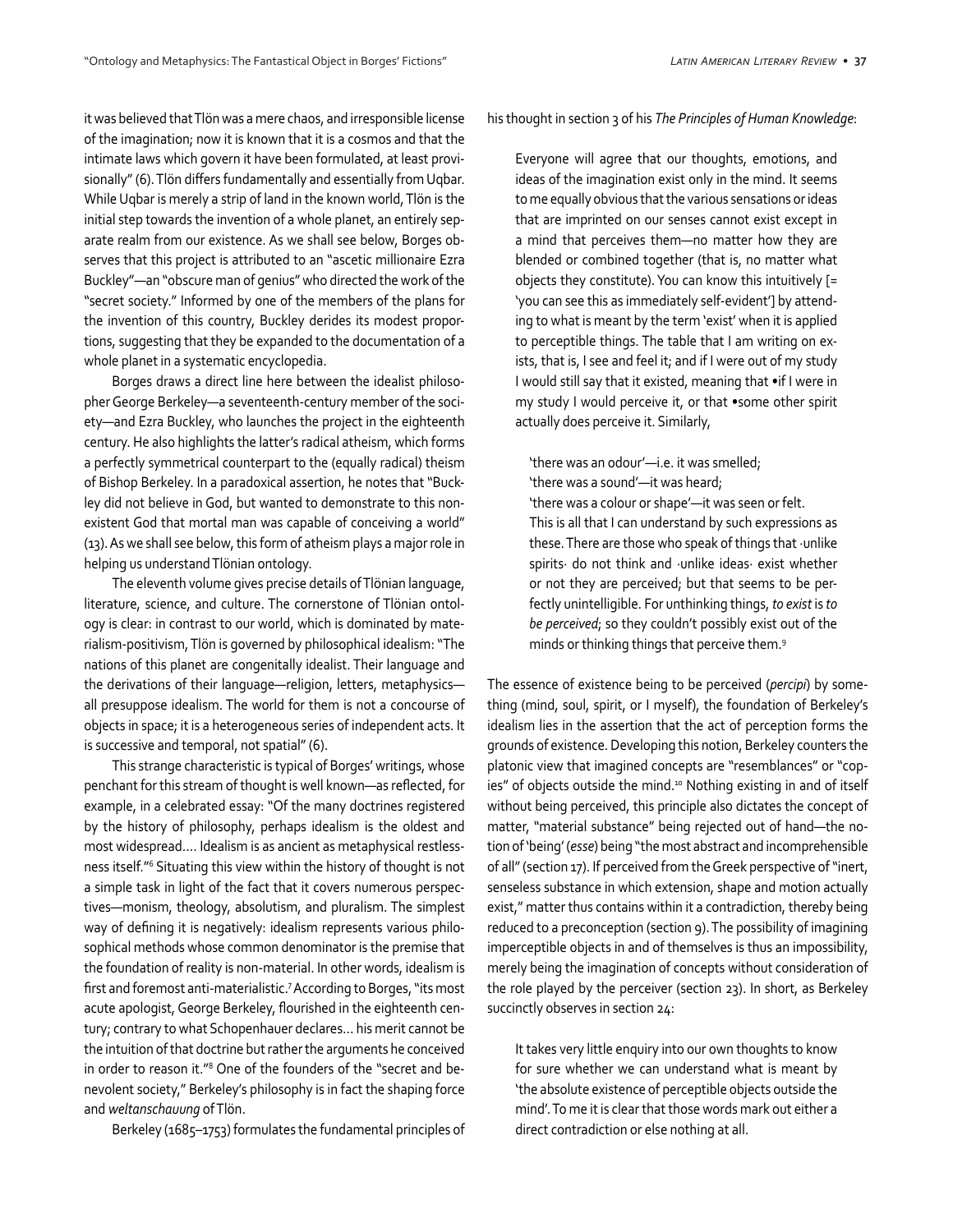Once the idea of matter has been eradicated, Berkeley pro‐ ceeds to make a fundamental distinction between the passive "ideas" that are the product of the mind ("all those bodies that com‐ pose the mighty structure of the world, have no existence outside a spirit; for them to exist is for them to be perceived or known" [sec‐ tion 6]) and the spirits that form an "incorporeal active substance," thus serving to create ideas (section 26).<sup>11</sup>

This anti-materialist argument is buttressed by a theological claim. Noting that even those ancient philosophers who "main‐ tained the being of a God, have thought matter to be uncreated and coeternal with God" (section 92), Berkeley asserts that the latter premise lies at the basis of skepticism, atheism, and irreligion: "I needn't tell the story of how great a friend *material substance* has been to atheists in all ages. All their monstrous systems depend on it so obviously and so necessarily that once this corner-stone is re‐ moved the whole structure ·of atheism· collapses."

Berkeley's introduction of a theological apologetic into his idealistic construct is far more than a reflection of the merging of philosophy and theology that characterizes his thought. God in fact plays a central role in the foundation of reality in his philosophical system, in the well-known variation on the "divine guarantee of the truth" theory espoused by medieval thinkers, as well as Spinoza, Descartes, and Leibnitz. For Berkeley, the continued existence of reality depends upon its perception in the thought of the "mighty spirit"—i.e., on the Spirit of God. If 'being' is 'being perceived', what guarantees the continued existence of reality if I shut my eyes? His answer is the omnipresent Spirit of God, this "wise and good agent" (section 107) being the "Author of nature" (section 147) that estab‐ lishes nature as a constant reality governed by stable laws.

This assertion has far-reaching implications. Firstly, it assumes an essential disparity between human perception, which can only create a precarious, unstable reality, and that of "another, more powerful spirit" (section 33) capable of creating a strong, stable reality:

The (1) ideas imprinted on the senses by the author of nature are called 'real things'; and those (2) that are caused by the imagination, being less regular, vivid, and constant, are more properly called 'ideas' or 'images' of things that they copy and represent. But our (1) sensations, however vivid and distinct they may be, are nevertheless ideas; that is, they exist in the mind, or are perceived by it, as truly as (2) the ideas that mind itself makes. The (1) ideas of sense are agreed to have more reality in them—i.e. to be more strong, orderly, and coherent—than ideas made by the mind; but this doesn't show that they exist outside the mind. (section 33)

The "ideas imprinted on the senses," the consequence of actual re‐ ality, are real things independent of our assumption that they exist outside the spirits that perceive them. They may be called "exter‐

nal with regard to their origin" because they are not "generated from within by the mind itself, but imprinted ·from outside· by a spirit other than the one that perceives them" (section 90). In other words, "being" is being perceived" and "reality" is nature as it is perceived by God.

Here emerges the second—purely theological—pillar of Berke‐ ley's thought. Dependence upon the perception of God's Spirit means that reality as a whole is no more than a divine theophany: "... everything we see, hear, feel, or in any way perceive by sense is a sign or effect of the power of God; as is our perception of the mo‐ tions that are produced by men" (section 148).

Berkeley's philosophical idealism thus transpires to rest on a number of premises like stones comprising an arch. The keystone is the ontological principle that "being" is "being perceived" by a spirit, existence thus being a function of the act of perception rather than existing as in the form of metaphysical substantiation. This anti-materialist orientation negates the existence of matter (what Kant later called the "thing-in-itself" [*Ding an sich*]) and the Greek notion of the metaphysical "primal matter" (**II**λη). Ideas perceived and activated by a spirit (i.e., all the things in the world) are dia‐ metrically opposed to "perceptive substance," which is the active, creative source of ideas. Reality as a stable system organized and governed by laws and sensory data both being the outcome of the activity of God's "mighty spirit," an ontological disparity exists be‐ tween the sensory data imprinted externally and the inner products of the human spirit, such as imagination and memory. Nature as a whole constituting a sign and consequence of God's ability, Berke‐ ley's philosophy can be understood as a "theophanic idealism."

Let us now reexamine Tlön in light of Berkeley's philosophy. Borges leaves no room for doubt regarding the nature of the plan‐ et's reality:

Hume noted for all time that Berkeley's arguments did not admit the slightest refutation nor did they cause the slightest conviction. This dictum is entirely correct in its application to the earth, but entirely false in Tlön. The nations of this planet are congenitally idealist. Their language and the derivations of their language—religion, letters, metaphysics—all presuppose idealism. (6)

The planet obeys the law of Berkeleyan idealism, the *Encyclopedia of Tlön* detailing its idealist worldview. Its languages contain no nouns, being based on verbs in its southern hemisphere and adverbs in its northern hemisphere. Its literature is studded with "ideal objects, which are convoked and dissolved in a moment, according to poetic needs" (7). Its culture is unsurprisingly dominated by a single discipline—psychology—to which all others are subject, every philosophical system *a priori* being perceived to be a mere "dialectical game." Nothing existing on it apart from the products of consciousness, the planet's metaphysicians thus do not seek "for the truth or even for verisimilitude, but rather for the astounding"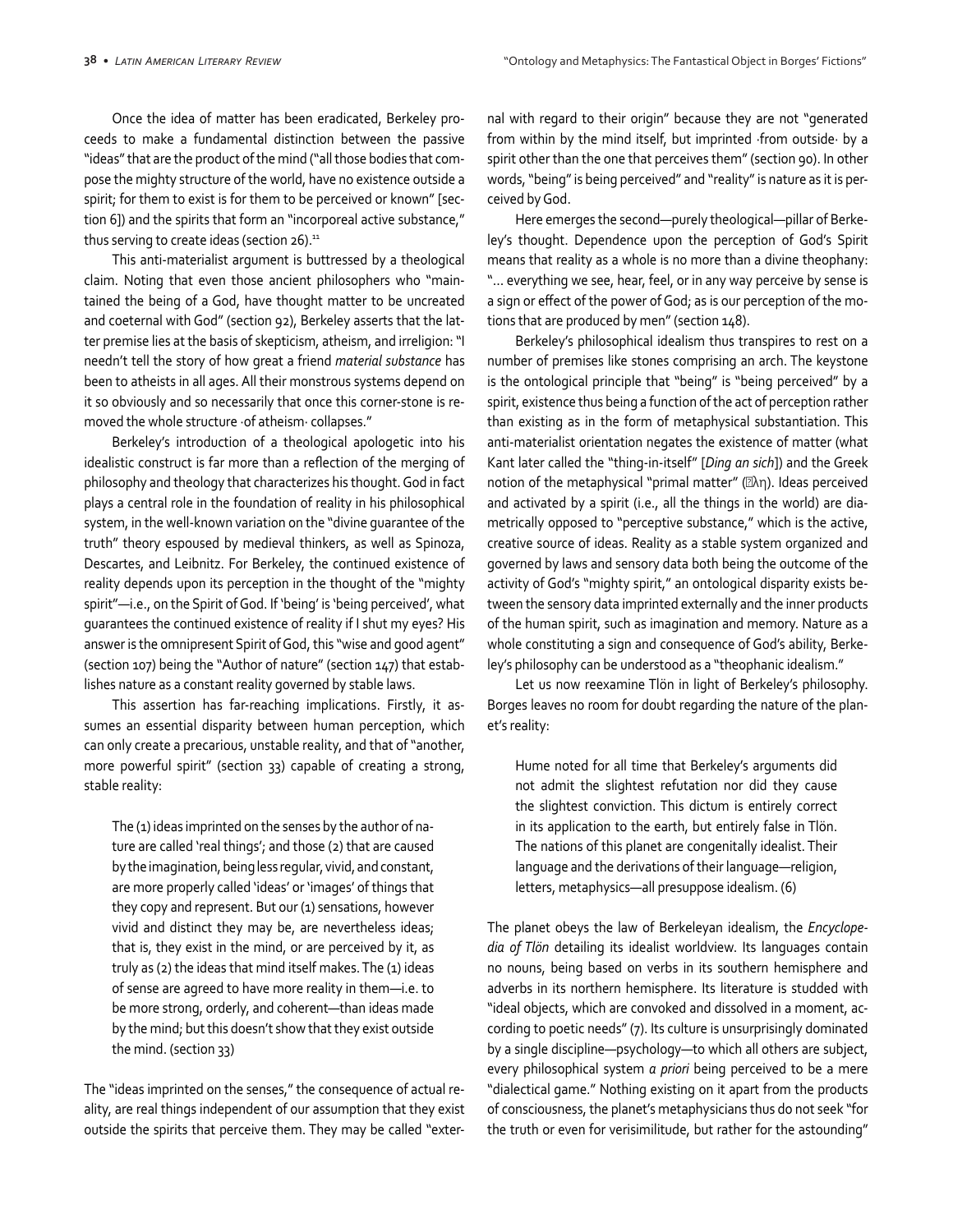(8). Needless to say, materialism is regarded as an arbitrary method that leads to unfounded paradoxes, such as that of Zeno.<sup>12</sup> All these can be perceived as an amusing *Gedankenexperiment*—the devel‐ opment *ad absurdum* of the workings of a civilization governed by Berkeley's radical idealism.

Precisely at this point, however, a rather strange ontology makes its appearance, the *Encyclopedia of Tlön* passing from the Tlönian view of reality to a description of existence on the planet. Here, it becomes apparent that Berkeley's idealism has influenced the very ontological nature of certain objects—the *hronir*. Arriving at the heart of his ontological discussion, Borges states:

Centuries and centuries of idealism have not failed to influence reality.13 In the most ancient regions of Tlön, the duplication of lost objects is not infrequent. Two per‐ sons look for a pencil; the first finds it and says nothing; the second finds a second pencil, no less real, but closer to his expectations. These secondary objects are called *hronir* and are, though awkward in form, somewhat longer. Until recently, the *hronir* were the accidental products of distraction and forgetfulness. It seems un‐ believable that their methodical production dates back scarcely a hundred years, but this is what the Eleventh Volume tells us. (11)

The ontological irruption in which idealism shapes reality is itself an idealistic move, the principle of "being perceived" fashioning exis‐ tence. Tlön represents not just the *possibility* of the existence of an idealistic civilization but the actual reality of such a civilization. The *hronir* embody the latter, constituting the duplication of lost items that perfectly matches the expectations of the searcher. In other words, the seeker remembers something and during his search for it engages in an ontological projection of his expectations and memories of reality. Hereby, a secondary object is created, which duplicates the original, this existing in the planet's reality.

Significantly, the *hronir* possess an ontological rather than merely psychological status, embodying Berkeley's fundamental principle, according to which *esse* is *percipi*. The recent systematic efforts at their "methodical production" include that undertaken by the head warden of one of the prisons on the planet. The inmates being told that certain tombs existed in an ancient river bed and promised freedom to "whoever might make an important discov‐ ery," they were shown photographs of what they were to find in the months prior to the excavation. After a series of unfruitful attempts, they finally "unearthed—or produced—a gold mask, an archaic sword, two or three clay urns and the moldy and mutilated torso of a king whose chest bore an inscription which it has not yet been possible to decipher. Thus was discovered the unreliability of wit‐ nesses who knew of the experimental nature of the search ... Mass investigations produce contradictory objects" (12).

The production of objects on the basis of the expectation or

memory of those who search for them is fraught with ontological instability due to the fact that the principle of fluidity of mental states is projected onto the ontological status of the created items. This fluidity is of great importance to the science of archaeology, for example, archaeologists being able to employ it to confirm every contradictory theory, the *hronir* making possible the "interrogation and even the modification of the past, which is now no less plastic and docile than the future" (12). Nor is it implausible that the *hronir* should be created of themselves, objects duplicating one another up to endless degrees. Second and third-degree objects exagger‐ ating the aberrations of the original (*exageran las aberraciones del inicial*), however, the *hronir* thus form a type of object that combines two idealistic principles: Berkeley's *percipi* (as the product of expec‐ tation or memory) and platonic mimesis (representation, copy), in which the duplication is always imperfect and ontologically inferior to the original.

Tlön also contains another ontological type of object: "Stranger and more pure than any *hron* is, at times, the *ur*: the object produced through suggestion, educed by hope (*la cosa producida por sugestión, el objeto educido por la esperanza*)" (12)—the golden mask being a prime example. While the *hronir* are produced by expectation or memory, the *ur* is created via an autonomous and introvertive move of autosuggestion, sheer hope projecting it onto reality. It is thus "stranger and more pure" than the *hronir* stranger because its source is completely internal, deriving from the depths of conceptual reality alone, with no connection to ex‐ ternal reality; purer, because in idealistic terms it is the product of the activity of the spirit alone. The *hronir* and *ur* thus constitute two types of Berkeleyan idealistic objects, the first created from expectation, the second from hope, the first duplicating an existing object, the second produced solely by the spirit. Together, they impose an ontological presence on Tlönian existence, thereby constituting, as we observed above, an ontological irruption into the realistic description of the planet.

At the end of the first section, Borges asserts that all these ob‐ jects—whether originating from the exterior (the *hronir*) or interior (the *ur*)—are ontologically unstable and fluid:

Things became duplicated in Tlön; they also tend to be‐ come effaced and lose their details when they are forgot‐ ten. A classic example is the doorway which survived so long [as] it was visited by a beggar and disappeared at his death. At times some birds, a horse, have saved the ruins of an amphitheater. (12)

On what grounds does this ontological fluidity rest? At first glance, Borges develops Berkeley's fundamental philosophical principle *ad absurdum* here. If existence consists of "being perceived by the spir‐ it," the continued activity of the spirit in time constantly determines the existence of idealistic objects. This may represent a Buddhist variation on Berkeley's idealism.<sup>14</sup> An alternative understanding,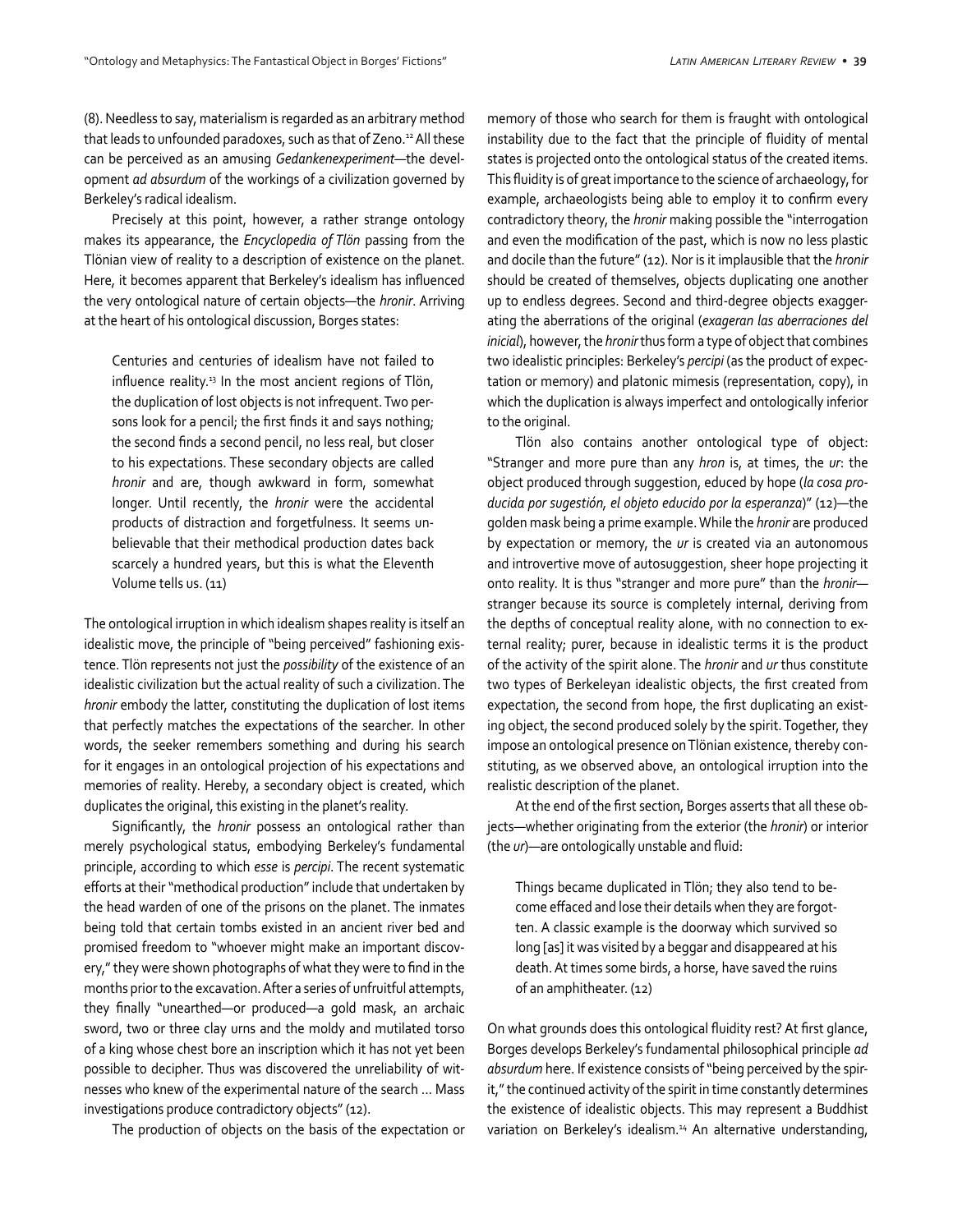buried deep within the story plot, however, relates to the theologi‐ cal dimension of Berkeley's philosophy.

As we saw above, Berkeley's thought may be identified as "theophanic idealism." God's mighty Spirit that constantly per‐ ceives reality serving as the guarantee of its stability, the "ideas of sense" human beings experience possess "more reality"—i.e., are stronger, more orderly, and more coherent—than ideas made by the human mind (section 33). At the same time, however, Tlön was invented by the ascetic millionaire Ezra Buckley, a sworn athe‐ ist who "did not believe in God, but he wanted to demonstrate to this nonexistent God that mortal man was capable of conceiving a world" (13).

The theological tension between Berkeley and Buckley—the former's radical theism and the latter's radical atheism—might suggest at first glance that Tlön embodies an atheistic variation on Berkeley's philosophy, revolving solely around the principle of "*esse* is *percipi*," without any divine quarantee of existence. If all that exists is human consciousness, idealistic objects will exist, blur, and fade away in accordance with the stream of human consciousness. This theological interpretation might also operate in the reverse direction, however, the planet constituting an example *par excellence* of the disparity between the activity of the human and divine spirits. As we noted above, in section 33 of the *Principles of Human Knowledge* Berkeley stresses the ontological hierarchy between the products of the human spirit (which constitute "ideas or images of things") and the externally-produced ideas "imprinted on the sens‐ es" (which, possessing "more reality" because guaranteed by the mighty Spirit of the "author of nature," are stronger, more orderly, and more coherent). If we pursue this line of interpretation, Tlön's highly-realistic design forms a stable ontological ground for the ontological deviance of human idealistic objects—both the external source that duplicates existing objects (the *hronir*) and the internal source that imposes objects on reality (the *ur*). Both dichotomous understandings are possible theologically, this theological "hesi‐ tation" (which the text itself appears not to resolve) forming one of the hallmarks of the power of Borges' writings and what I have called elsewhere his "religious agnosticism" (Mualem 2015).

If we survey the ontological nature of Tlönian objects, they comprise items whose existence derives from their being perceived by the human mind, this being true not only of the *hronir* and *ur* but also the imaginary planet as a whole as conceived by a secret and benevolent human society. Although they constitute an ontologi‐ cal irruption into the framing description given in the *Encyclopedia*, they also suffer from chronic ontological fluidity.

Tlönian objects are diametrically opposed to Uqbarian objects. While the latter are physical things that are possible in our world, belonging to materialist-positivist philosophy, the former are wholly idealistic, resting on human perception. Here we find dem‐ onstrated a perfect dichotomy that manifests the time-honoured antithesis between materialism and idealism that has been such a staple of discussion in Western thought.

The realistic design of the story nonetheless remains firmly stable up until this point. The objects we have encountered so far do not threaten reality. In Uqbar, they are merely possible objects of a fictitious strip of land, whose existence is true or false according to the principle of verification/falsification. On Tlön, they are idealistic objects described within the framework of its immense "thought ex‐ periment" or a form of mischievous intellectual amusement on an imaginary planet found between the pages of the eleventh volume of the *First Encyclopedia of Tlön*. When we come to the postscript, however, we are confronted with ontological objects of a completely different sort that invade the realistic context of the story and shake its foundations. Unlike the possible objects of Uqbar and the idealis‐ tic objects of Tlön, those of Orbis Tertius are essentially fantastical.

The 1947 postscript added to the 1940 story breaks the linear timeline, the time- mingling threatening for the first time the tale's highly realistic, detective nature. In a lecture delivered in Monte‐ video, Borges defines time warps as one of the characteristics of fantastical literature.<sup>15</sup> Herein, the story sheds its realistic skin, revealing its fantastical coat. The postscript brings us face to face with the enormous project conceived by Ezra Buckley of publishing a methodical encyclopedia of the fictitious planet. The forty volumes of the Orbis Tertius encyclopedia are discovered—fortuitously or by design—in a library in Memphis, TN, the imaginary planet thus find‐ ing its way into human culture and memory, eventually proving to be a violently-destructive influence:

Manuals, anthologies, summaries, literal versions, authorized re-editions and pirated editions of the Greatest Work of Man flooded and still flood the earth. Almost immediately, reality yielded on more than one account. The truth is that it longed to yield.… The contact and the habit of Tlön have disintegrated this world. Enchanted by its rigor, humanity forgets over and again that it is a rigor of chess masters, not of angels. (16)

In the not-too-distant future, when someone will undoubtedly dis‐ cover the hundred volumes of the Second Encyclopedia, the world will collapse entirely: "The world will be Tlön" (ibid).

The disintegration may be explained in two ways. From a so‐ cio-historical perspective, it represents a cultural process in which "the symmetry with the appearance of order" works its magic on human thought.16 From a philosophical perspective, the *Encyclopedia of Tlön* is entirely a product of the human mind and thus an essentially idealistic phenomenon. The imaginary planet's domina‐ tion of human reality in the story consequently signifies the yielding of materialism-positivism to the enchantment of Berkeleyan ide‐ alism. A series of troublesome events—the appearance in diverse places of certain objects in Tlön—shuffles the cards, however, open‐ ing the door for an ontological interpretation, and thence a fantasti‐ cal fashioning of affairs. Let us examine the ontological watershed more closely: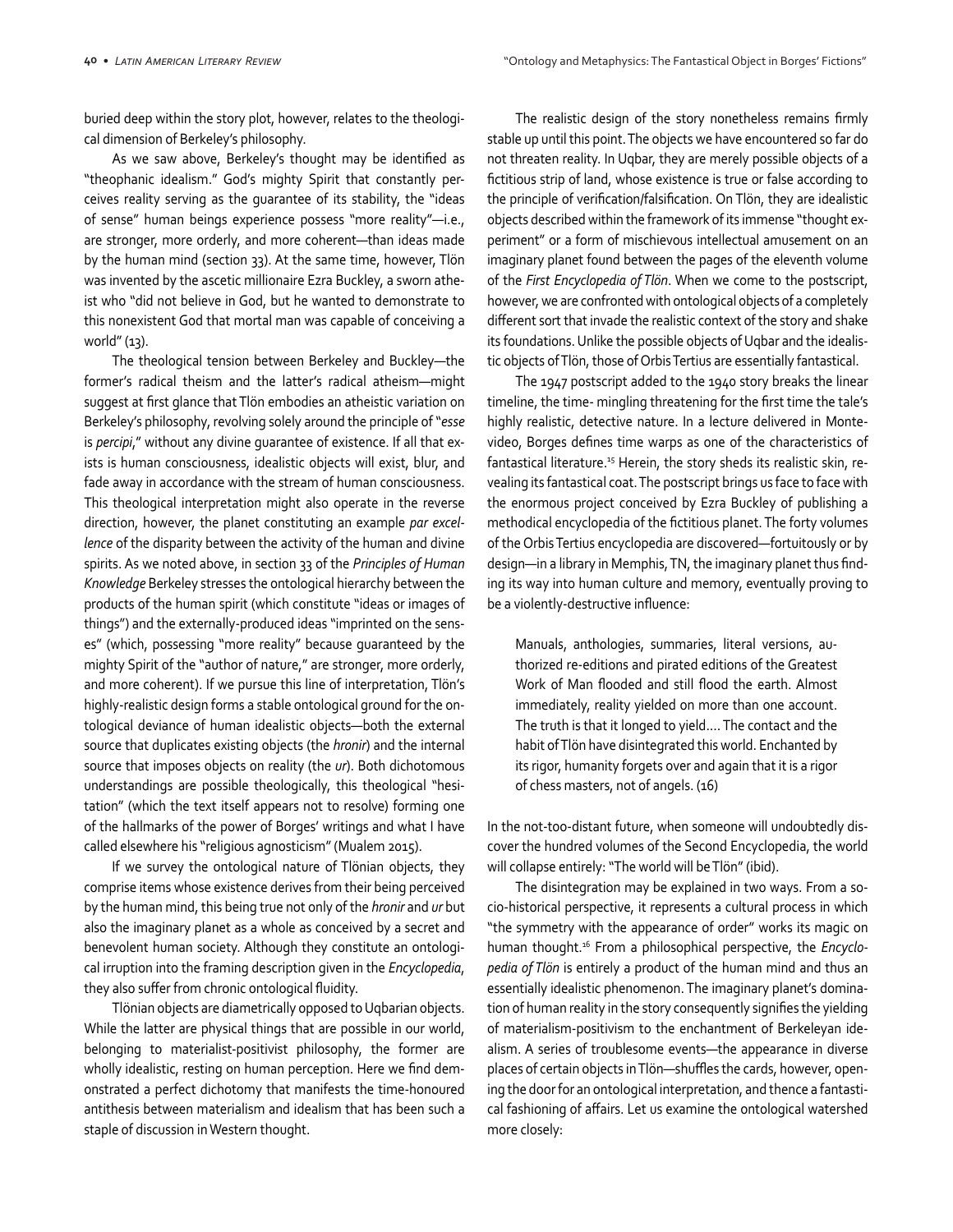It happened in an apartment on Laprida Street, facing a high and light balcony which looked out toward the sun‐ set. Princess Faucigny Lucinge had received her silver‐ ware from Pointiers. From the vast depths of a box em‐ bellished with foreign stamps, delicate immobile objects emerged: silver from Utrecht and Paris covered with hard heraldic fauna, and a samovar. Amongst them—with the perceptible and tenuous tremor of a sleeping bird a compass vibrated mysteriously. The princess did not recognize it. Its blue needle longed for magnetic north; its metal case was concave in shape; the letters around its edge corresponded to one of the alphabets of Tlön. Such was the first intrusion of this fantastic world into the world of reality (*Tal fue la primera intrusión del mundo fantástico en el mundo real*). (14)

The appearance of a Tlönian object is indeed strange and troubling, representing the violent intrusion of a supernatural event into real‐ ity that makes the reader "hesitate" over its true nature. The pre‐ requisites for the fantastic Todorov adduces are apparently present here: the reader identifies reality as similar to the world in which she lives, "hesitates" between a natural and supernatural explanation, and identifies with the narrating protagonist's ontological uncer‐ tainty. An ontological investigation of the intruding object, howev‐ er, evinces that to all intents and purposes it is real, its primary quali‐ ties (weight, volume, length, breadth), secondary attributes (colour, form), and magneticism (the needle turning north) all obeying the laws of physics. Only the Tlönian script and language are foreign. This is thus a linguistic rather than ontological event.

The compass can also be explained in terms of the continua‐ tion of the plot—the plan made by the Tlönian society to produce an encyclopedia of Orbis Tertius, "a world which is not too incom‐ patible with the real world. The dissemination of objects from Tlön over different countries would complement this plan…" (16). A natural and rational account can thus be given of the appearance of the compass such that the fantastical object collapses and the ontological hesitation dissolves. Todorov calls this type of phenom‐ enon "uncanny" (following Freud's *unheimlich*)—a mysterious event that, while prompting a sense of unease, can ultimately be given a natural-factual explanation. The appearance of the compass thus does not signify the occurrence of a genuine fantastical event.

The latter takes the form of a second object, to which the protagonist is made witness by a "stroke of chance" when passing through Cuchilla Negra. The night he and his companion spent there was interrupted by the drunken ravings of their neighbour whom, upon arising in the morning, they found lying dead in the corridor:

In his delirium a few coins had fallen from his belt, along with a cone of bright metal, the size of a die. In vain a boy tried to pick up this cone. A man was scarcely able to raise it from the ground. I held it in my hand for a few minutes; I remember that its weight was intolerable and that after it was removed, the feeling of oppressiveness remained. I also remember the exact circle it pressed into my palm. The sensation of a very small and at the same time extremely heavy object produced a disagreeable impres‐ sion of repugnance and fear.… These small, very heavy cones (made from a metal which is not of this world) are images of the divinity in certain regions of Tlön. (15)

While the natural account the narrator subsequently gives of this occurrence—the plan to "disseminate objects from Tlön over dif‐ ferent countries"—is sufficient in the case of the compass, it does not suffice with regard to the cones. The fact that the cones serve a ritual purpose bestows upon them a metaphysical quality, the supernatural weight in relation to their size and material not being explicable naturally or rationally. Moreover, the fact that they are made of material from an imaginary planet cannot be accounted for in logical terms. As Borges observes in a footnote: "There remains, of course, the problem of the *material* of some objects."17 Here, fic‐ tion violently invades reality, idealism the material.

The protagonist's encounter with the cones is thus an intrusive fantastical event that subverts the story's realistic frame. Although the fantastical occurrence is not possible logically, it happens in front of the eyes of the reader, who accepts the protagonist's testimony. The fantastical foundation of the incident is purely onto‐ logical, relating to the supernatural material of which the cones are made. This is the fantastical event *par excellence* as defined by Borges in his Montevideo lecture—the "contamination" of reality by the imaginary.18 The violent intrusion of the fantastical incident thus creates the text's fantastical effect and generates the reader's rest‐ less, undetermined fantastical "hesitation."

The story thus sets before us an array of diverse types of ob‐ jects in hierarchal order ascending from the real to the fantastical: a) the various material objects of Uqbar, which are physically possible; b) the *hronir* and *ur* of Tlön, which possess a Berkeleyan ideal‐ istic status, their existence depending on the fact of being perceived by the human spirit independent of any need of divine intervention for their stability and thus marked by "ontological fluidity"; c) the Tlönian compass—an "uncanny" event with a natural explanation; and finally d) the fantastical objects of Orbis Tertius—the conescum-images whose weight and material are entirely supernatural and logically paradoxical, their weight not matching their size and their ore deriving from a fictitious planet. Not being possible objects in the real world, they are intrusions from an illogical, supernatural source.

Here, we should recall the reference to Johannes Valentinus Andrea Borges weaves into the text. Author of one of the biblio‐ graphical sources of Uqbar, the early- seventeenth-century German theologian described the imaginary society of Rosae Crucis, later to be founded in accordance with his model. At first glance, the fan‐ tastical cone of Orbis Tertius brings to mind this society, both being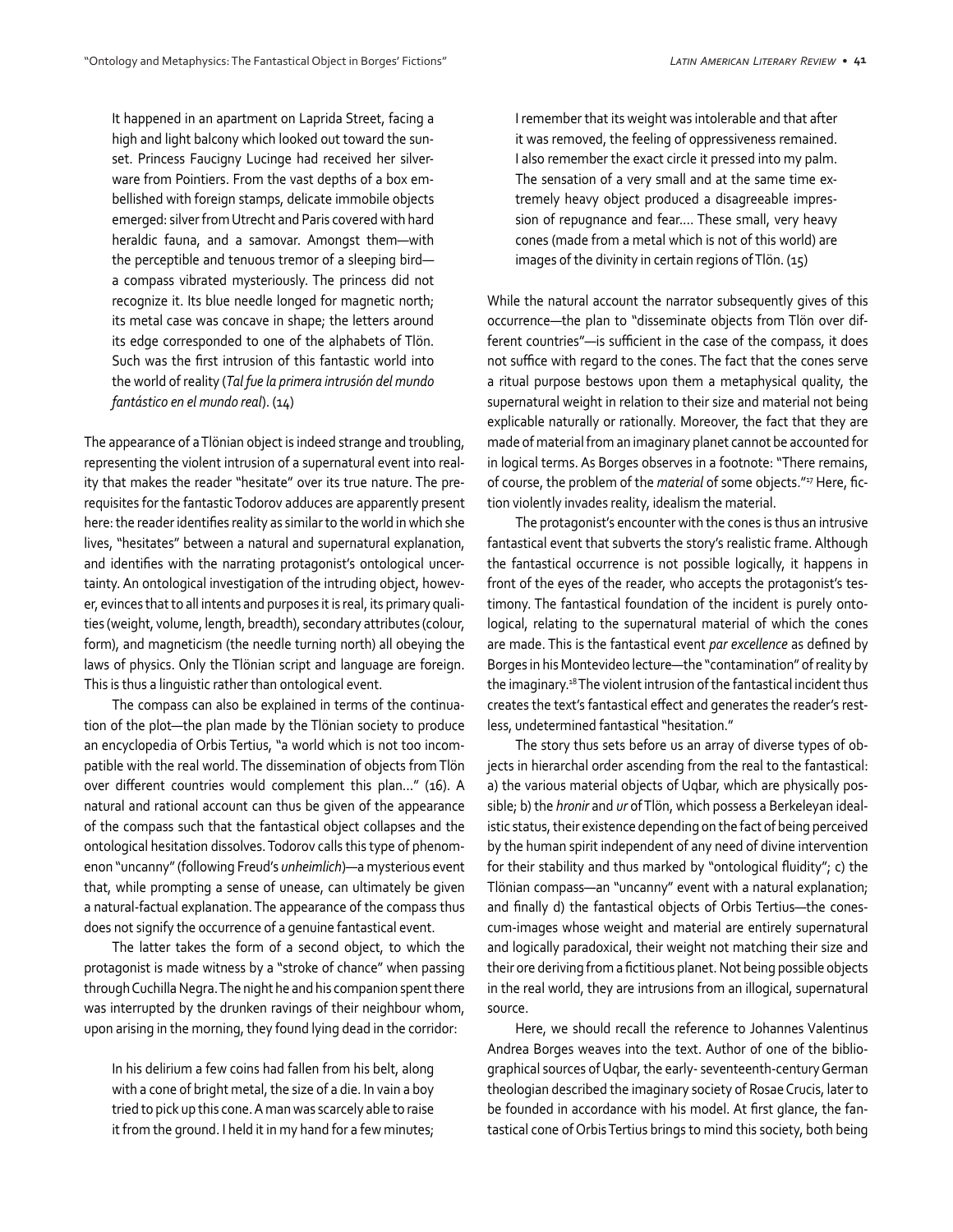created as imaginary entities that then take on real life. Ontologi‐ cally speaking, however, they are very different objects. The Rosae Crucis is an imaginary society that later came to life, thus essentially constituting a group of possible objects. The cones, on the other hand, derive from a material that is impossible within the realistic framework of the story. This comparison sharpens the ontological incongruity of the fantastical object.

The hierarchy of objects in the story outlined above allows us to evince the distinctive nature of the fantastical object. It is neither a possible object in the world nor a purely idealistic object, an imagi‐ nary product of the spirit. Nor is it a pseudo-fantastical object that can be explained rationally on the basis of mental or causal processes. The ontological incongruence of the cones in fact derives from a fundamental logical contradiction: 1) It forms part of the reality of a realistic-materialist-positivist plot; and 2) it possesses at least one aspect that contravenes the basic laws of existence. This contradic‐ tion is impossible logically as well as physically. As the Aleph in the story of that name comprises a point in space that contains space in its entirety—a part that includes the whole to which it belongs—is an *a priori* logical contradiction of space, so the Tlönian cones, which are made of an imaginary material, constitute what Parmenides re‐ fers to as *nihil fit ex nihil*. 19

According to Heidegger's formulation, the appearance of the fantastical object in the protagonist's realistic reality is an *ereignis* (event; literally: an occurrence taking place in front of our eyes) comprising the appearance of an impossible ontological entity. This constitutes the ontological source of the reader's "hesitation": how can this be a realistic event (that corresponds to his/her world) that at the same time is also logically impossible? In the case of the cones, the incongruence relates to the heart of ontology. They are neither "what-is"—"material causality" in Aristotle's phrase (being imaginary), nor "what-is-not" (being present in reality, imprinting their weight, for example, on the narrator-protagonist's palm). They thus comprise a third ontological state that is neither what-is nor what-is-not—along the lines of Plato's objects belonging to the world of becoming that lie between the Parmenidean infinite existence (the perfect what-is) and nothingness: "But if there be any‐ thing which is of such a nature as to be and not to be, that will have a place intermediate between pure being and the absolute negation of being" (*Republic* 5).

These are the things that form and pass away that we know in our world—blocks of wood that turn to ash when burnt, the child who is born and dies. Although this "becoming world" is what Parmenides negates as an "illusion," Plato's objects therein do not in fact create a logical incongruence between simultaneous existence and non-existence, existing at a certain point in time (the child's birth) and not-existing at another point (her death in old age). The fantastical third state—the simultaneous existence of the possible and impossible—is thus something else. We may elucidate its pre‐ cise ontological nature via Alexius Meinong's *Gegenstandstheorie* (1904).

In his theory of objects, Meinong discusses the ontological and semantic status of both existing and non-existing objects. Within this framework, he presents his notorious "principle of indepen‐ dence." This rests on two premises: a) that every object possesses a "set of essential qualities" (*Sosein*) independent of its existence (*Sein*) or non-existence (*Nichtsein*) (M5). Or as Ernst Mally elegantly states: "Objects with *Nichtsein* (without *Sein*) have *Sosein*" (Rapa‐ port 156). From this perspective, an object's nature (its set of essential qualities) is not conditional upon its ontological status—i.e., on the issue of its existence or non-existence; and b) that "not every object has Being" (M2). There are thus "objects of which it is true that there are not such" (Meinong 2:490). Put more simply, there are objects that do not exist. Meinong's principle of independence thus maintains that no object is dependent upon its ontological status. The nature of objects being independent of the question of their existence, in a certain sense there are some objects that do not exist.

Meinong heightens this logical paradoxicality by stressing that the principle of independence applies "not only to objects which do not exist in fact but *also to objects which could not exist because they are impossible*. Not only is the much heralded gold moun‐ tain made of gold, but the round-square is as surely round as it is square" (quoted in Chisolm 60 [italics added]).<sup>20</sup> It thus also applies to objects whose existence is logically impossible because they are inherently contradictory, such as the round-square.<sup>21</sup> Within this framework, Meinong posits the existence of what he calls a third ontological mode—namely, the *Quasisein*. As Rapaport notes:

Meinong considers for a while a third 'degree' of Sein, weaker than existence and subsistence, which he calls 'Quasisein'. He introduces it as a way out of a version of the problem of negative existential: if '*A* doesn't exist' is true, then since '*A* doesn't exist' is about *A*, there is some‐ thing that this assertion which it is about, and so *A* has some sort of being after all. (157)

Meinong immediately retracted his radical argument that the "prin‐ ciple of independence" apply to impossible objects, also rescinding his proposal that a third ontological state exists between what-is and what-is-not, replacing the concept of the *Quasisein* with that of the *Aussersein*. Rather than maintaining the existence of an inter‐ mediate ontological state, he thus proceeds to argue that the qual‐ ity of existence is simply "external" to the essence of an object *per se*—the pure object: "Neither being [*Sein*] nor non-being [*Nichtsein*] can be situated essentially in the object in itself." In this way, he be‐ lieved, the paradox of the existence of logically-impossible objects (such as a three-sided square) could be avoided.

Meinong's rejection of the existence of the *Quasisein* was based on the claim that it allows for the existence of all objects, possible and impossible. This precluding any opposite state (such as truth being negated by a lie or existence by non-existence), it be‐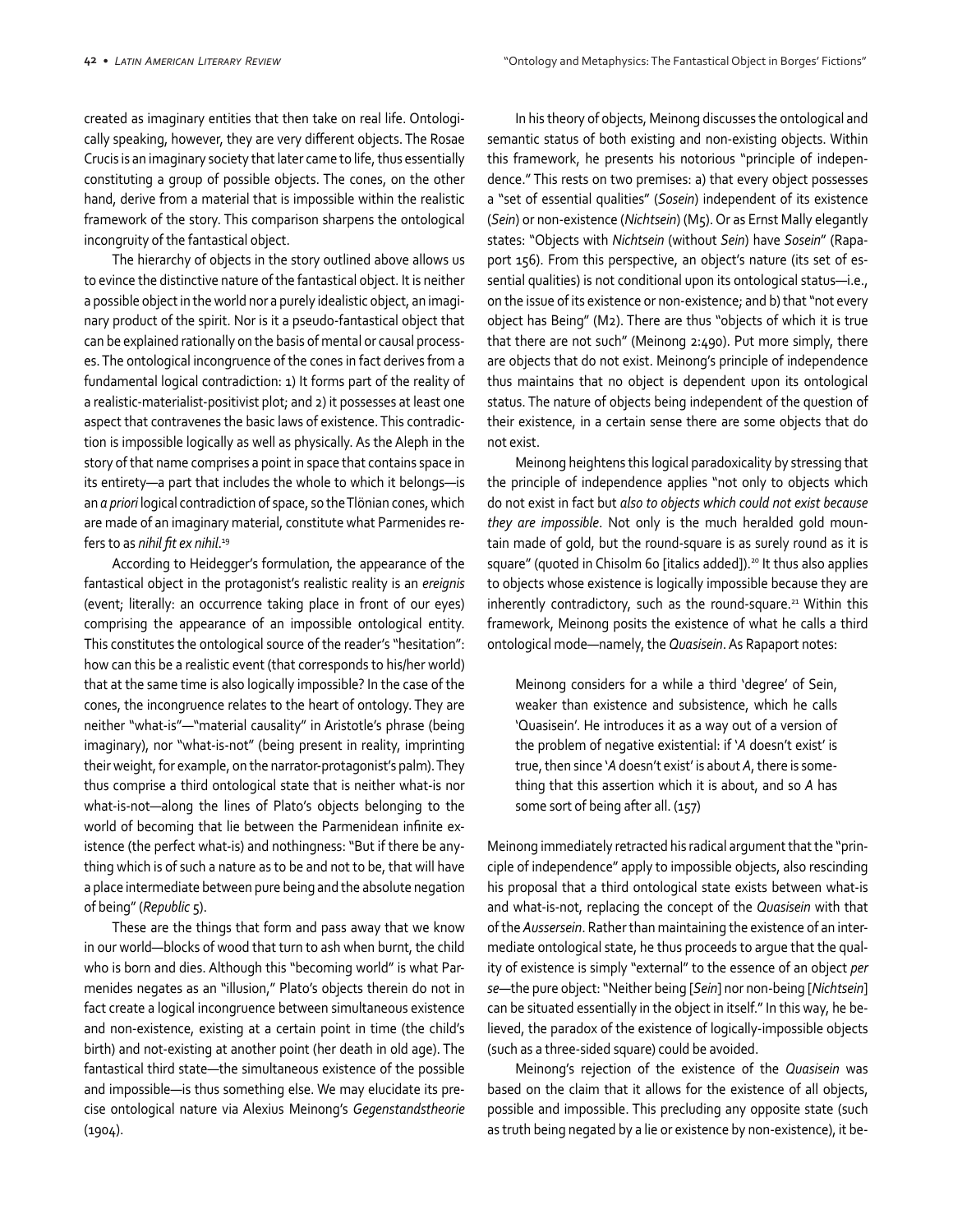comes in his view utterly meaningless.<sup>22</sup> While this may be a logically-required move on his part, for our present purposes the *Quasisein* is of great importance in the literary context. In our effort to conceptually adapt Meinong's theory to literary theory (without claiming complete correspondence between them, of course), we may say that Meinong's "third ontological mode," the *Quasisein,* may shed light on the question of the ontological status of fantastical objects in the text.<sup>23</sup>

As we have seen, the tension of the fantastical is created by the appearance of an impossible object in a realistic tale—i.e., from the strain between (1) the clear presence or occurrence of an ontological event and (2) the evident logically-paradoxical form of its nature. In ontological terms, the fantastical object belongs neither to the category of the what-is (being impossible) nor to that of the what-is-not (because it is actually present, constituting an ontological occurrence), the reader thus remaining uncertain and confused regarding the enchantment of the fantastical effect. He or she must therefore take the third road of *Quasisein*, wherein the realistic text contains objects of which it is true to say that they do not exist. Put more generally, we may say that the fantastical object possesses a *Quasisein* nature in the framework of the realistic text, imposing a *quasi-sein* entity on ontological reality (*sein*). The fantastical effect of the text therefore derives from the reader's ontological "hesita‐ tion" in the face of an impossible object that appears right before his or her eyes.

In section 6.54 of his *Tractatus Logico-Philosophicus*, Wittgen‐ stein unforgettably states that

My propositions serve as elucidations in the following way: anyone who understands me eventually recognizes them as nonsensical, when he has used them—as steps to climb up beyond them. (He must, so to speak, throw away the ladder after he has climbed up it.)<sup>24</sup>

Climbing beyond Borges' stories, we may use them to elucidate the question of the ontological status of the fantastical object as a *Quasisein* event.

## **NOTES**

<sup>1</sup>The fantastic thus differs from the genre of "fantasy," the former only containing a single unrealistic event vs. the latter's subversion of reality as a whole.

2 Http://web.mit.edu/allanmc/www/borgesaleph.pdf.

<sup>3</sup>Cf. plato.stanford.edu/entries/fiction.

4 Page numbers here follow the internet edition: http://art.yale.edu/ file\_columns/0000/0066/borges.pdf.

5 It is tempting to regard "Tlön" as a simulacrum according to the postmodern definition of the latter given by Baudrillard—i.e., a representation that "bears no connection to any reality whatsoever": see https://web. archive.org/web/20040209024621/http://www.stanford.edu/dept/HPS/ Baudrillard/Baudrillard\_Simulacra.html.) As we shall see below, from the perspective of the idealistic philosophy that dominates the story, this inter‐ pretation is untenable.

6 Http://heavysideindustries.com/wp-content/uploads/2010/10/borgesa-new-refutation-of-time.pdf (p. 282).

7 For a survey of philosophical idealism, see Dunham, Grant, and Wat‐ son.

<sup>8</sup>"A New Refutation of Time," 282. Borges' affinities with Berkeley's idealism are firm and consistent, evident as early as his essay "Berkeley's Crossroads," published in *Inquisitions* in 1925, several years prior to any of his fictional works: see Borges 1966, 182–183.

9 Http://www.earlymoderntexts.com/assets/pdfs/berkeley1710.pdf (p. 10). Small ·dots· enclose material that has been added, but can be read as though it were part of the original text. Occasional •bullets, and also in‐ denting of passages that are not quotations, are meant as aids to grasping the structure of a sentence or a thought.

<sup>10</sup> "'But', you say, 'though the ideas don't exist outside the mind, still there may be things like them of which they are copies or resemblances,

and these things may exist outside the mind in an unthinking substance.' I answer that the only thing an idea can resemble is another idea; a colour or shape can't be like anything but another colour or shape" (section 8).

<sup>11</sup> "A spirit is an active being. It i simple, in the sense that it doesn't have parts. When thought of as something that •perceives ideas, it is called 'the understanding', and when thought of as •producing ideas or doing things with them, it is called 'the will'" (section 27).

<sup>12</sup> In order to demonstrate the paradoxical nature of materialism on Tlön, Borges elaborates on the "sophism" of the nine copper coins that caused such a scandal on the planet: "On Tuesday, X crosses a deserted road and loses nine copper coins. On Thursday, Y finds in the road four coins, somewhat rusted by Wednesday's rain. On Friday, Z discovers three coins in the road. On Friday morning, X finds two coins in the corridor of his house. The heresiarch would deduce from this story the reality—i.e., the continuity—of the nine coins which were recovered. It is absurd (he af‐ firmed) to imagine that four of the coins have not existed between Tuesday and Thursday, three between Tuesday and Friday afternoon, two between Tuesday and Friday morning. It is logical to think that they have existed—at least in some secret way, hidden from the comprehension of men—at every moment of those three periods" (9).

<sup>13</sup> Siglos y siglos de idealismo no han dejado de influir en la realidad.

<sup>14</sup> From a Buddhist perspective, it might be said that the existence of idealistic objects on Tlön comprises a dynamic and ephemeral form of *pratītyasamutpāda*—the "dependent origination" of things on the axis of time.

<sup>15</sup> This lecture never being published in its original oral form, the only remaining record of it is summaries produced by those who heard it. In it, Borges adduced four signature features of the fantastical: a) the story's re‐ flection on itself, which creates an infinite effect of a shifting reflection; b) time warps, which break past-present-future linearity; c) "contamination"